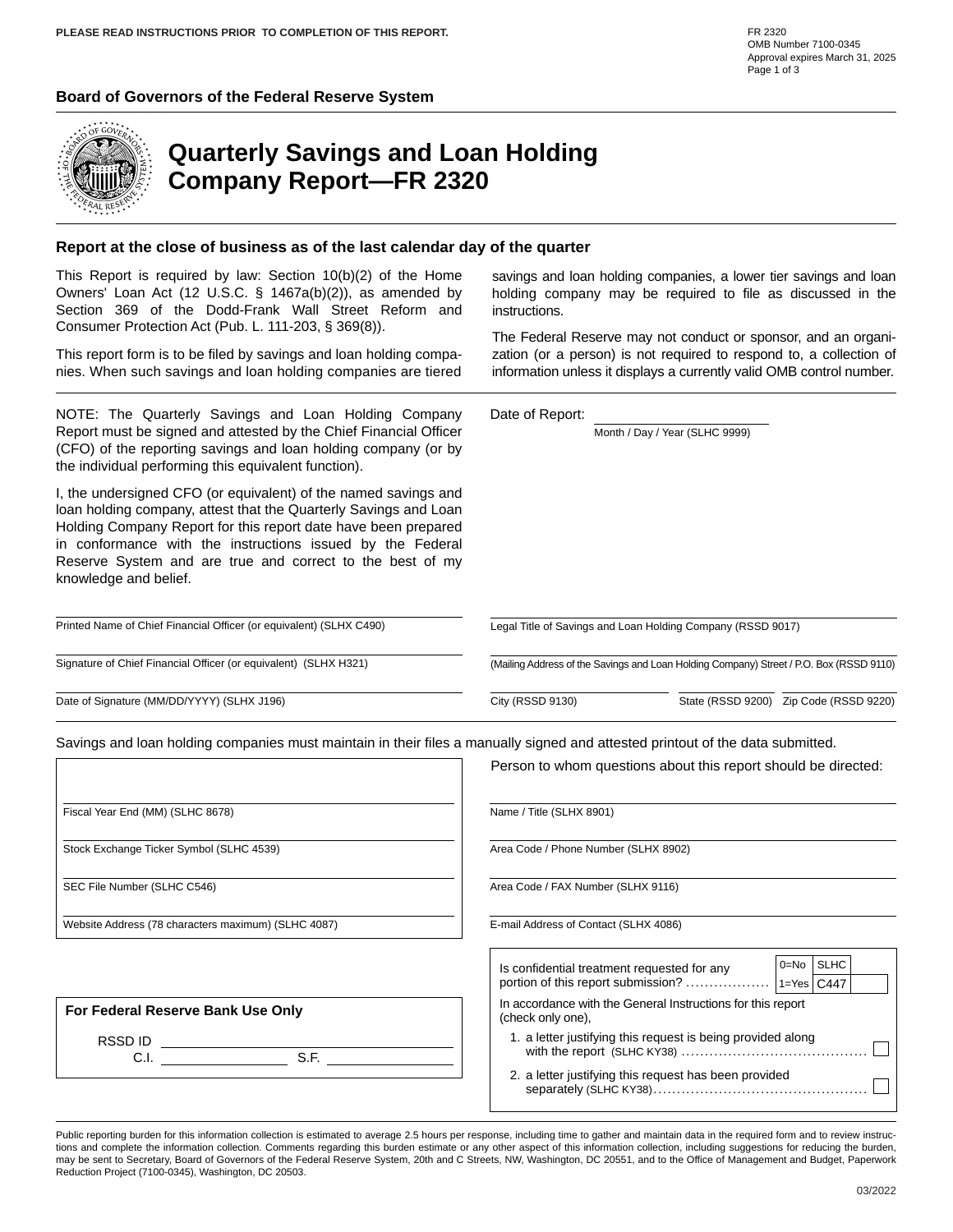# **Quarterly Savings and Loan Holding Company Report**

|                                                                                 |                  | (Column A)<br>Parent Only |             | (Column B)<br>Consolidated | 1.<br>2. |
|---------------------------------------------------------------------------------|------------------|---------------------------|-------------|----------------------------|----------|
| Dollar Amounts in Thousands                                                     | <b>SLHP</b>      | Amount                    | <b>SLHC</b> | Amount                     |          |
|                                                                                 | 2170             |                           | 2170        |                            |          |
| 2. Total Liabilities …………………………………………………………………                                  | 2950             |                           | 2950        |                            |          |
| Equity:                                                                         |                  |                           |             |                            |          |
| 3. Perpetual Preferred Stock:                                                   |                  |                           |             |                            |          |
|                                                                                 | 8608             |                           | 8608        |                            | 3.a.     |
|                                                                                 | 8609             |                           | 8609        |                            | 3.b.     |
| 4. Common Stock:                                                                |                  |                           |             |                            |          |
|                                                                                 | 3266             |                           | 3266        |                            | 4.a.     |
|                                                                                 | 3240             |                           | 3240        |                            | 4.b.     |
| 5. Accumulated Other Comprehensive Income:                                      |                  |                           |             |                            |          |
| a. Accumulated Gains (Losses) on Certain Securities                             | 8434             |                           | 8434        |                            | 5.a.     |
|                                                                                 | C506             |                           | C506        |                            | 5.b.     |
|                                                                                 | C507             |                           | C507        |                            | 5.c.     |
|                                                                                 | 3250             |                           | 3250        |                            | 6.       |
|                                                                                 | A130             |                           | A130        |                            | 7.       |
|                                                                                 |                  |                           | 3210        |                            | 7.a.     |
| b. Noncontrolling Interests in Consolidated Subsidiaries                        |                  |                           | 3000        |                            | 7.b.     |
|                                                                                 | 3210             |                           | G105        |                            | 8.       |
|                                                                                 | 3301             |                           | 3301        |                            | 9.       |
| 10. Net Income (Loss) Attributable to:                                          |                  |                           |             |                            |          |
| a. Holding Company and Noncontrolling Interests                                 |                  |                           | G104        |                            | 10.a.    |
|                                                                                 | 4340             |                           | 4340        |                            | 10.b.    |
| 11. Dividends Declared Attributable to Holding Company                          | J224             |                           | J224        |                            | 11.      |
| 12. Included in Total Assets:                                                   |                  |                           |             |                            |          |
| a. Cash, Deposits, and Investment Securities                                    | 0658             |                           | 0658        |                            | 12.a.    |
| b. Receivable from Subsidiaries:                                                |                  |                           |             |                            |          |
|                                                                                 | C <sub>547</sub> |                           |             |                            | 12.b.(1) |
|                                                                                 | C548             |                           |             |                            | 12.b.(2) |
| c. Investment in Subsidiaries:                                                  |                  |                           |             |                            |          |
|                                                                                 | C <sub>549</sub> |                           |             |                            | 12.c.(1) |
|                                                                                 | C550             |                           |             |                            | 12.c.(2) |
| 13. Intangible Assets:                                                          |                  |                           |             |                            |          |
|                                                                                 | 3164             |                           | 3164        |                            | 13.a.    |
| b. Nonmortgage Servicing Assets and Other                                       | C551             |                           | C551        |                            | 13.b.    |
|                                                                                 | C076             |                           | C076        |                            | 14.      |
| 15. Included in Total Liabilities (Excluding Deposits) Payable to Subsidiaries: |                  |                           |             |                            |          |
| a. Savings Association Subsidiaries                                             |                  |                           |             |                            |          |
|                                                                                 | C552             |                           |             |                            | 15.a.(1) |
|                                                                                 | C <sub>553</sub> |                           |             |                            | 15.a.(2) |
| b. Other Subsidiaries:                                                          |                  |                           |             |                            |          |
|                                                                                 | C554             |                           |             |                            | 15.b.(1) |
|                                                                                 | C555             |                           |             |                            | 15.b.(2) |
|                                                                                 | C556             |                           | C556        |                            | 16.      |
|                                                                                 | C078             |                           | C078        |                            | 17.      |
| 18. Other Debt Maturing In More Than 12 Months                                  | C558             |                           | C558        |                            | 18.      |